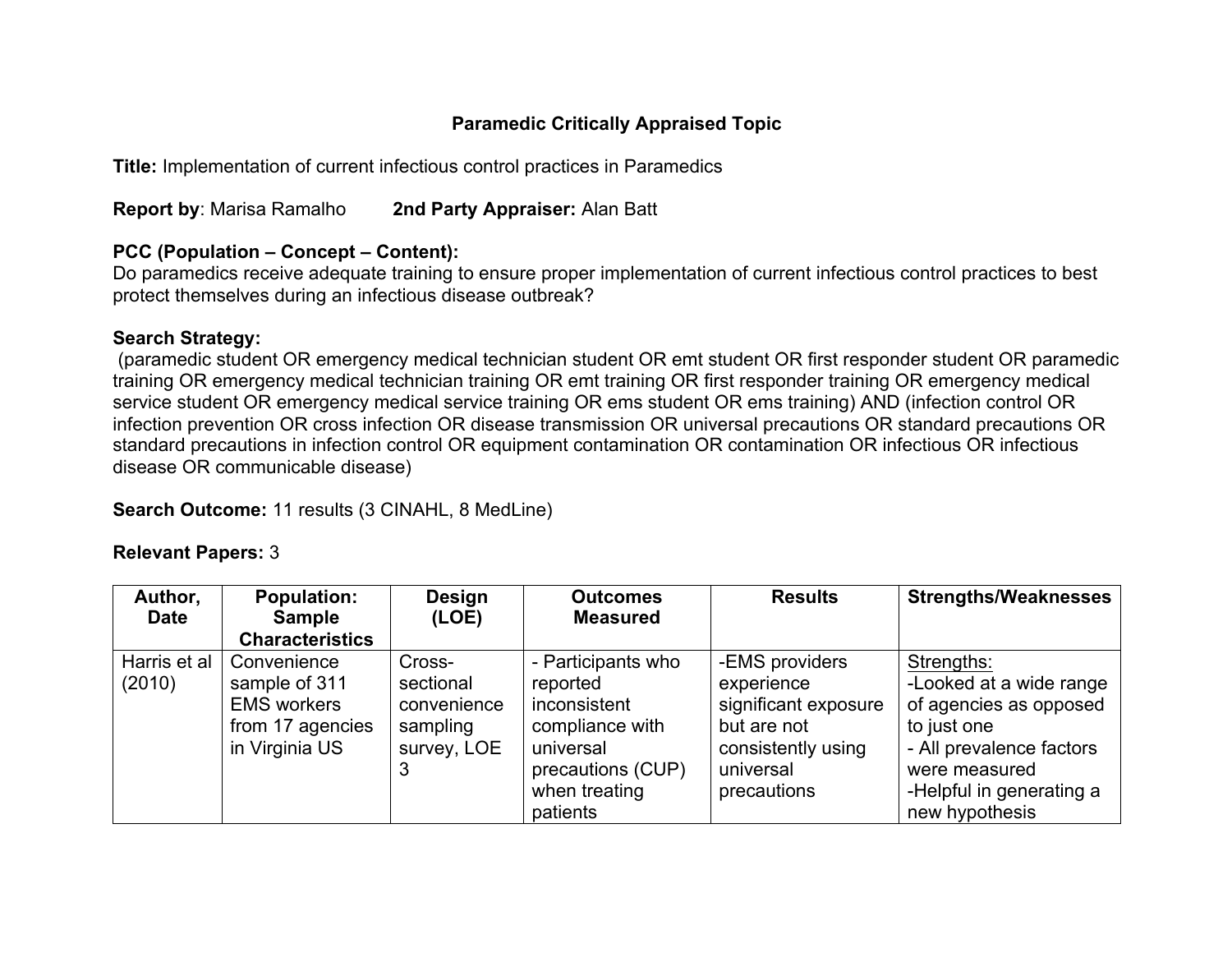|  | - Failure to wear<br>gloves<br>- Appropriate<br>disposure of<br>contaminated<br>material in<br>compliance with<br>universal<br>precautions<br>- Failure to properly<br>dispose needles | - 17% of participants<br>failed to wear gloves<br>during patient<br>contact<br>- 79% failed to<br>dispose<br>contaminated<br>materials<br>appropriately<br>-89% of the time<br>needles were | Weaknesses:<br>-Older study<br>-Questionnaire was not<br>disclosed, thus we are<br>unaware of sampling<br>questions<br>- Sample group was not<br>specified<br>- Interpretation of data<br>may be subjective and<br>the methodology in |
|--|----------------------------------------------------------------------------------------------------------------------------------------------------------------------------------------|---------------------------------------------------------------------------------------------------------------------------------------------------------------------------------------------|---------------------------------------------------------------------------------------------------------------------------------------------------------------------------------------------------------------------------------------|
|  | - Sharps- recapped<br>needles                                                                                                                                                          | inappropriately<br>disposed<br>$-40\%$ of<br>respondent's<br>recapped needles                                                                                                               | which it was interpreted<br>was not mentioned<br>- Convenience sample,<br>thus is may not be an<br>accurate representation<br>of the data                                                                                             |

| Author,     | <b>Population:</b>        | <b>Design</b> | <b>Outcomes</b>      | <b>Results</b>        | Strengths/            |
|-------------|---------------------------|---------------|----------------------|-----------------------|-----------------------|
| <b>Date</b> | <b>Sample</b>             | (LOE)         | <b>Measured</b>      |                       | Weaknesses            |
|             | <b>Characteristics</b>    |               |                      |                       |                       |
| Aurora et   | 2,165 EMS                 | Retrospective | - Do workplace       | -95.6% of Leads and   | Strengths:            |
| al (2018)   | organization              | analysis, LOE | agencies provide     | 85.9% of frontline    | - Questionnaire       |
|             | members in the            | 3             | adequate training on | respondents felt that | asked specific and    |
|             | <b>United States (Two</b> |               | patient and          | "yes" they do receive | relevant questions    |
|             | Groups)                   |               | practitioner safety  | adequate training on  | - Well organized      |
|             | Group One                 |               | related to highly    | HID.                  | charts were           |
|             | 451 at the Lead           |               | infectious diseases  | - The majority of     | displayed, making     |
|             | Level including:          |               | (HID) and            | participants          | for easy comparison   |
|             | -12.9% training           |               | communicable         | responded             | between both groups   |
|             | officers                  |               | diseases.            | "somewhat willing" to | -Easy to follow up in |
|             |                           |               |                      | encounter HIDs.       | the future            |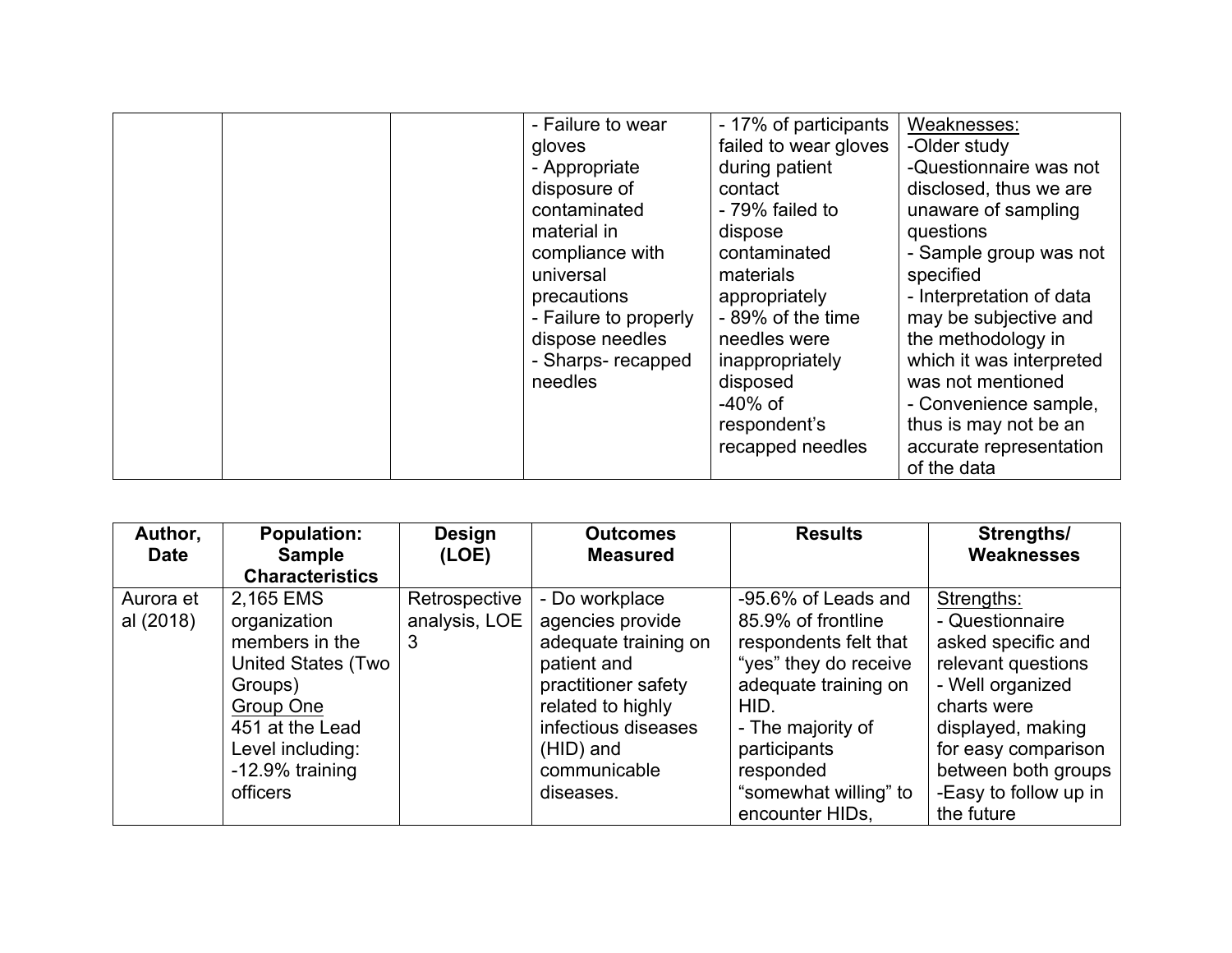| $-52.8%$            | - Willingness to      | 47.6% at the Lead      | -Large sample size    |
|---------------------|-----------------------|------------------------|-----------------------|
| administration      | encounter potential   | level and 34.9% at     | with a variety of     |
| position            | highly infectious     | the Frontline Level.   | organization          |
| -20.2% were chiefs  | disease scenarios     | - The majority of      | members               |
| $-14.2%$            | - Self-reported       | participants selected  | -Relevant study       |
| paramedics,         | comfort levels        | somewhat               |                       |
| firefighters & EMTs | (ranging from very    | comfortable at 38.8%   | Weaknesses:           |
|                     | comfortable to very   | Lead level and 38.1%   | -Subject to bias or   |
| Group Two           | uncomfortable) when   | Frontline level, while | misclassification of  |
| 1,126 Frontline     | encountering highly   | the other vast         | bias                  |
| Level including:    | infectious disease    | majority selected      | -Other key statistics |
| $-56.8%$            | situations in Lead    | somewhat               | cannot be measured    |
| paramedics          | level vs Frontline    | uncomfortable at       | -Recruited by         |
| -33% were EMTs      | level personnel       | 32.0% lead level       | convenience           |
| -4.8% officers      | - Where EMS survey    | participants and       | sampling (electronic  |
| $-5.4\%$ support    | respondents receive   | 24.8% frontline level  | survey), thus not     |
| workers             |                       |                        |                       |
|                     | their up-to-date info | participants.          | representative of     |
|                     | about HIDs            | - The majority of      | general population    |
|                     |                       | respondents (67.7%     |                       |
|                     |                       | Lead level and 42.3%   |                       |
|                     |                       | Frontline level)       |                       |
|                     |                       | selected government    |                       |
|                     |                       | websites (ie, CDC      |                       |
|                     |                       | and World Health       |                       |
|                     |                       | Organization), while   |                       |
|                     |                       | one-third of Frontline |                       |
|                     |                       | level respondents      |                       |
|                     |                       | $(37.5%)$ receive the  |                       |
|                     |                       | info from coworkers    |                       |
|                     |                       | or from word of        |                       |
|                     |                       | mouth.                 |                       |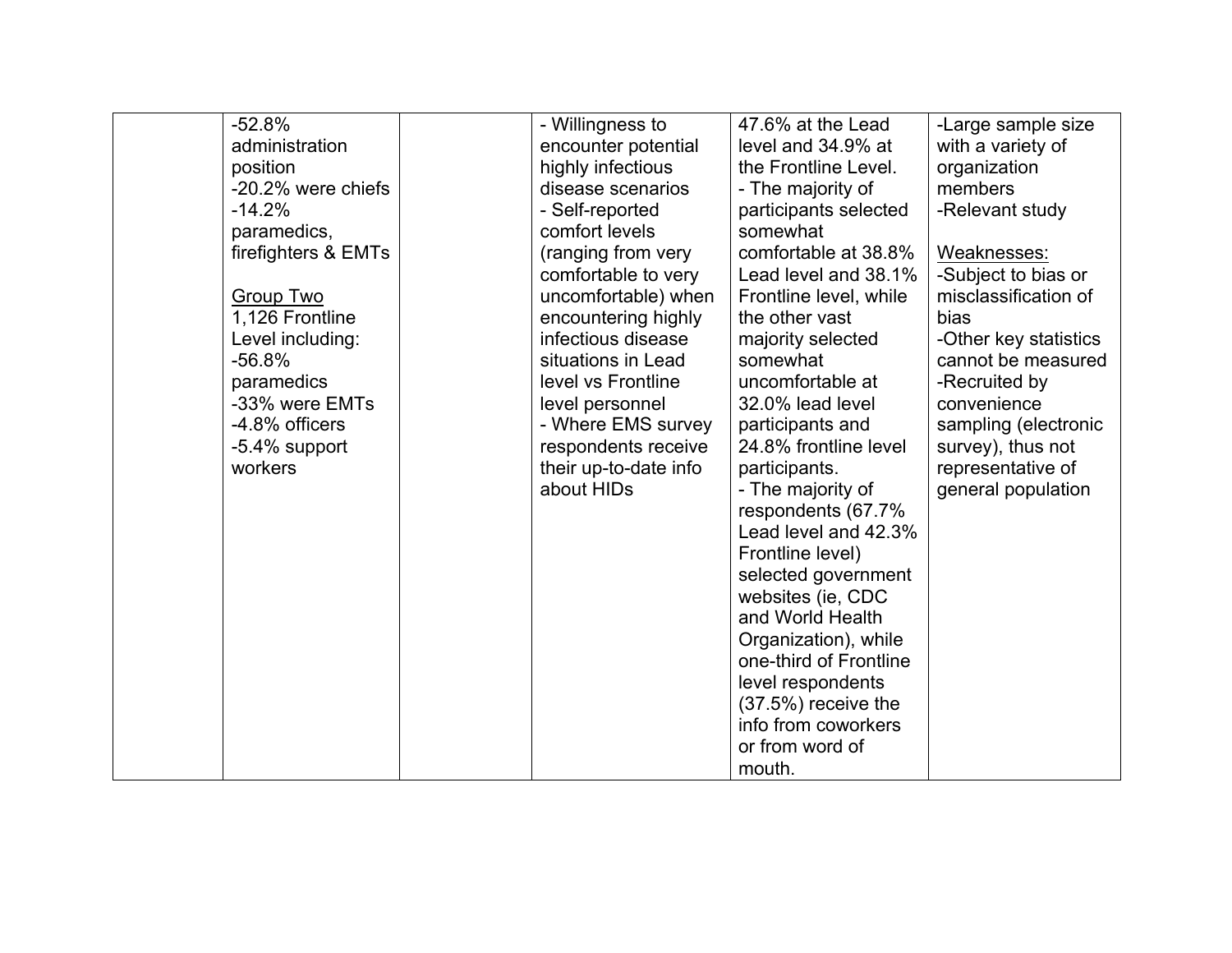| Author,<br><b>Date</b>  | <b>Population:</b><br><b>Sample</b><br><b>Characteristics</b>                                                                                                                                                                                                              | <b>Design</b><br>(LOE)                                             | <b>Outcomes</b><br><b>Measured</b>                                                                                                                                                                                                                                                                                    | <b>Results</b>                                                                                                                                                                                                                                             | Strengths/<br><b>Weaknesses</b>                                                                                                                                                                                                                                                                                                                                                                                                                                   |
|-------------------------|----------------------------------------------------------------------------------------------------------------------------------------------------------------------------------------------------------------------------------------------------------------------------|--------------------------------------------------------------------|-----------------------------------------------------------------------------------------------------------------------------------------------------------------------------------------------------------------------------------------------------------------------------------------------------------------------|------------------------------------------------------------------------------------------------------------------------------------------------------------------------------------------------------------------------------------------------------------|-------------------------------------------------------------------------------------------------------------------------------------------------------------------------------------------------------------------------------------------------------------------------------------------------------------------------------------------------------------------------------------------------------------------------------------------------------------------|
| Roberts et<br>al (2015) | 370 Paramedics in<br><b>BC Canada</b><br>- 120 females<br>$-250$ males<br>- EMA<br>level/Certification:<br><b>EMR (42), PCP</b><br>(288), ACP (28),<br>$CCP(9)$ , other $(3)$<br>- Full time (166)<br>and part time (204)<br>-Years worked<br>ranged from <1-<br>>25 years | Cross-<br>sectional<br>convenience<br>sampling<br>survey, LOE<br>3 | -Knowledge questions<br>regarding infection<br>control procedures and<br>percentage of correct<br>answers<br>-Percentage of self-<br>reported compliance<br>with infection control<br>practices<br>-Participants<br>confidence levels in<br>their EHS agency's<br>pandemic<br>preparedness plan<br>- PPE availability | 370 completed<br>questionnaires:<br>-52% of total<br>questions answered<br>correctly.<br>-The majority of<br>paramedics fell<br>between the 76-<br>100% compliance<br>range.<br>- 45% lack<br>confidence in EHS<br>preparedness. plan<br>- 19% lack of PPE | Strength:<br>- Large and dynamic<br>sample size<br>- Well conducted,<br>specific and<br>pertinent questions<br>were studied<br>- Information was<br>clearly outline and<br>data was well<br>organized in charts<br>- Good descriptive<br>analysis<br>Weaknesses:<br>- Limitations of this<br>survey include the<br>ability to assess only<br>self-reported<br>compliance.<br>- Survey did not<br>address causes for<br>non-compliance<br>- Susceptible to<br>bias |

### **Comments:**

In conclusion, there was a total of three articles chosen to help determine if paramedics receive adequate training to ensure proper implementation of current infectious control practices to best protect themselves during an infectious disease outbreak. All three articles looked at similar aspects in regards to Paramedics perceptions of infectious disease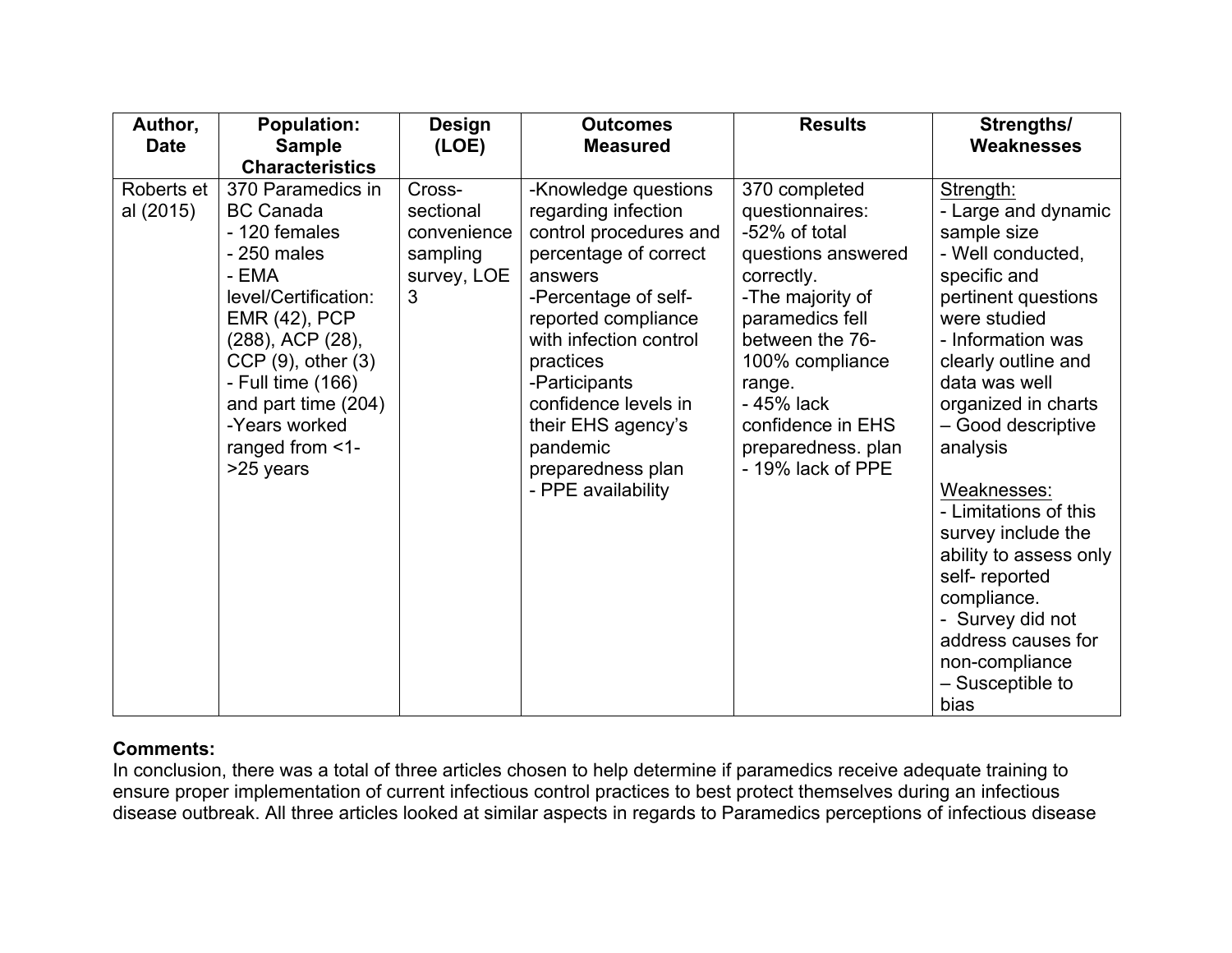outbreaks and how compliant they were with a variety of factors involving infection control practices. Each of these articles concluded that although Paramedics do receive infection control training to some degree, they feel that in an event of an outbreak many of them feel uncomfortable and lack confidence. Furthermore, these articles also looked at how compliant participants were with numerous areas of the universal precautions when treating patients. This revealed that some paramedics fail to wear gloves when treating patients and inappropriately dispose contaminated materials. Paramedics in these studies also lacked the inability to appropriately answer questions regarding infection control procedures, thus resulting in poor implementation of infection control practices.

#### **Consider:**

Why would you NOT change practice, based on these articles?

In response to the original question there needs to be more studies conducted in order to determine if there should be a change in practice or not. Although these articles all help to verify that some degree of improvement needs to be made, it is ultimately difficult to determine how this would be done. In addition, one of these articles gathered data from a variety of healthcare individuals and was not specific to Paramedic practice, so this must be taken into consideration when drawing conclusions. Not to mention that the majority of the methodology's which were used all presented with a risk for biases, since they are based on the participants truthfulness and opinions. Two of these articles also relied on convenience sampling, which can lead to an inaccurate representation of the data.

### **Clinical Bottom Line:**

Research suggests that frontline responders, specifically paramedics could benefit from additional training, management and planning on infection control procedures/protocol. Paramedics expressed a need for better preparation in response to highly infectious diseases. Continuing education will not only ensure proper implementation of current infectious control practices but will ultimately improve patient care and also protect workers.

### **References**

Harris, S., et al. (2010). Occupational exposures in emergency medical service providers and knowledge of and compliance with universal precautions. *American Journal of Infection Control, 3*8(2), 86 – 94. https://doi.org/10.1016/j.ajic.2009.05.012

Le Aurora B. et al. (2018). Determining training and education needs pertaining to highly infectious disease preparedness and response: A gap analysis survey of US emergency medical services practitioners. *American Journal of Infection Control, 46*(3), 246 – 252. https://doi.org/10.1016/j.ajic.2017.09.024